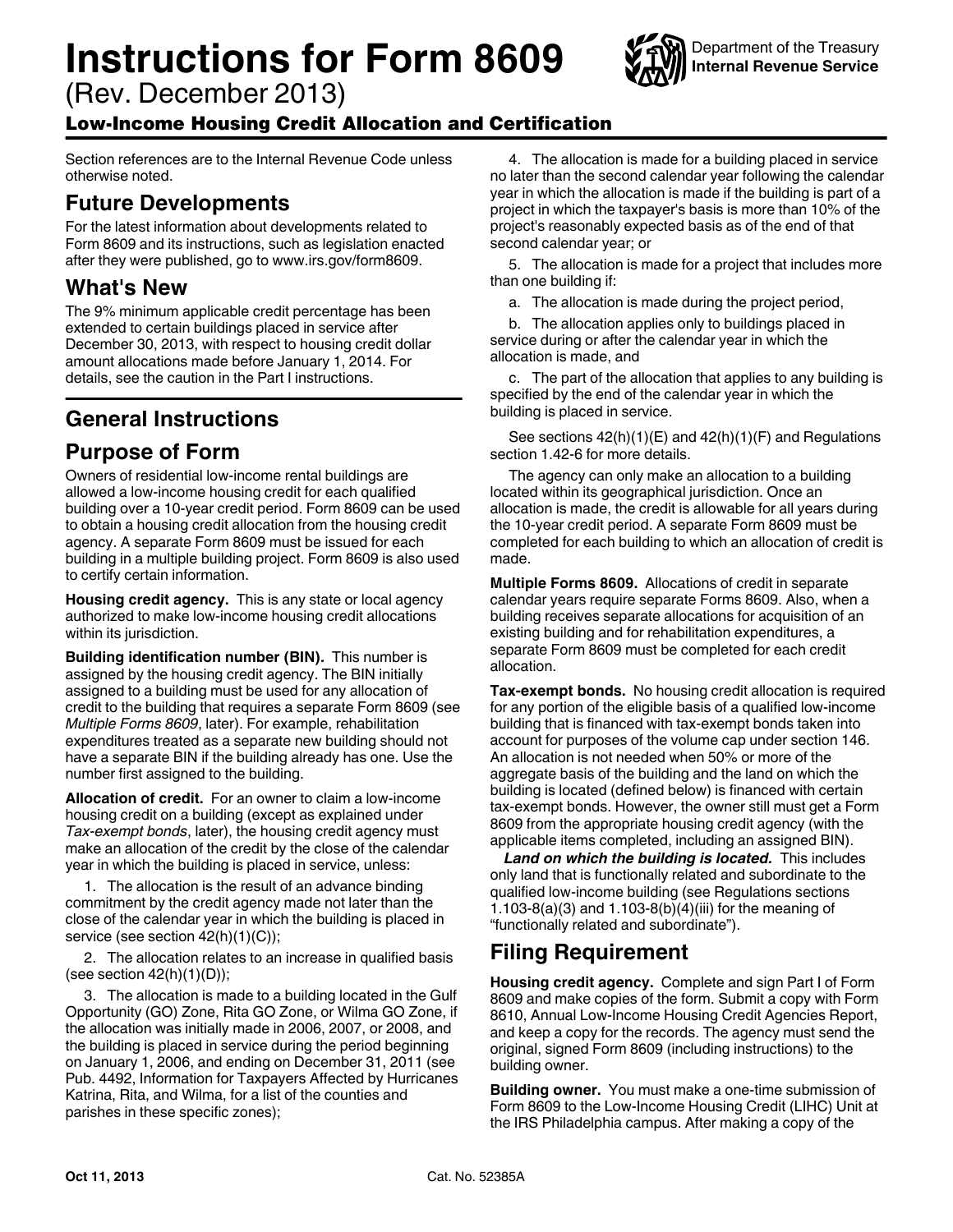completed original Form 8609, file the original of the form with the unit no later than the due date (including extensions) of your first tax return with which you are filing Form 8609-A, Annual Statement for Low-Income Housing Credit.

*Where to file Form 8609.* Send the properly completed and signed form(s) to:

Department of the Treasury Internal Revenue Service Center Philadelphia, PA 19255-0549

**Note.** The housing credit agency may require you to submit a copy of Form 8609 with a completed Part II to the agency. You should contact the agency to obtain agency filing requirements.

Also, file Form 8609-A for each year of the 15-year compliance period. The credit is claimed on Form 8586, Low-Income Housing Credit. See the forms for filing instructions.

# **Building Owner's Recordkeeping**

Keep the following items in your records for three years after the due date (including extensions) of the owner's tax return for the tax year that includes the end of the 15-year compliance period.

A copy of the original Form 8609 received from the housing agency and all related Forms 8609-A (or predecessor Schedules A (Form 8609)), Forms 8586, and any Forms 8611, Recapture of Low-Income Housing Credit.

• If the maximum applicable credit percentage allowable on line 2 reflects an election under section 42(b)(1)[(A)](ii), (or former section 42(b)(2)(A)(ii), for buildings placed in service before July 31, 2008), a copy of the election statement.

• If the binding agreement specifying the housing credit dollar amount is contained in a separate document, a copy of the binding agreement.

• If the housing credit dollar amount allocated on line 1b reflects an allocation made under section 42(h)(1)(E) or section  $42(h)(1)(F)$ , a copy of the allocation document.

# **Specific Instructions Part I—Allocation of Credit**

#### **Completed by Housing Credit Agency Only**

**Addition to qualified basis.** Check this box if an allocation relates to an increase in qualified basis under section 42(f) (3). Enter only the housing credit dollar amount for the increase. Do not include any portion of the original qualified basis when determining this amount.

**Amended form.** Check this box if this form amends a previously issued form. Complete all entries and explain the reason for the amended form. For example, if there is a change in the amount of initial allocation before the close of the calendar year, file an amended Form 8609 instead of the original form.

**Item A.** Identify the building for which this Form 8609 is issued when there are multiple buildings with the same address (e.g., BLDG. 6 of 8).

**Line 1a.** Generally, where Form 8609 is the allocating document, the date of the allocation is the date the Form 8609 is completed, signed, and dated by an authorized

official of the housing credit agency during the year the building is placed in service.

However, if an allocation is made under section 42(h)(1)  $(E)$  or  $42(h)(1)(F)$ , the date of allocation is the date the authorized official of the housing credit agency completes, signs, and dates the section  $42(h)(1)(E)$  or  $42(h)(1)(F)$ document used to make the allocation. If no allocation is required (i.e., 50% or greater tax-exempt bond financed building), leave line 1a blank.

Line 1b. Enter the housing credit dollar amount allocated to the building for each year of the 10-year credit period. The amount should equal the percentage on line 2 multiplied by the amount on line 3a. The housing credit agency is required to allocate only the amount necessary to assure project feasibility. To accomplish this, the agency can, to the extent permitted by the Code and regulations, lower the percentage on line 2 and the amount on line 3a. See the instructions for these lines for the limits that apply. For tax-exempt bond projects for which no allocation is required, enter the housing credit dollar amount allowable under section 42(h)(4).

**Line 2.** The maximum applicable credit percentage allowable is determined in part by the date the building was placed in service. Follow the instructions pertaining to the date the building was placed in service.

*Buildings placed in service before July 31, 2008.*  Enter the maximum applicable credit percentage allowable to the building for the month the building was placed in service or, if applicable, for the month determined under former section  $42(b)(2)(A)(ii)$ . This percentage may be less than the applicable percentage published by the IRS.

If an election was made under former section 42(b)(2)(A) (ii) to use the applicable percentage for a month other than the month in which a building is placed in service, the requirements of Regulations section 1.42-8 must be met. The agency must keep a copy of the binding agreement. The applicable percentage is published monthly in the Internal Revenue Bulletin. For new buildings that are not federally subsidized under section 42(i)(2)(A), use the applicable percentage for the 70% present value credit. For new buildings that are federally subsidized, or existing buildings, use the applicable percentage for the 30% present value credit. See the instructions for line 6 for the definition of "federally subsidized," and the time period for which the definition applies. A taxpayer may elect under section 42(i)(2) (B) to reduce eligible basis by the principal amount of any outstanding below-market federal loan or the proceeds of any tax-exempt obligation in order to obtain the higher credit percentage.

For allocations to buildings for additions to qualified basis under section 42(f)(3), do not reduce the applicable percentage even though the building owner may only claim a credit based on two-thirds of the credit percentage allocated to the building.

*Buildings placed in service after July 30, 2008.* Enter the maximum applicable credit percentage allowable to the building for the month the building was placed in service or, if applicable, for the month determined under section 42(b)(1) [(A)](ii). This percentage may be less than the applicable percentage published by the IRS.

*A minimum applicable credit percentage of 9% is in effect for new non-federally subsidized buildings*  **placed in service after July 30, 2008, with respect to**  $\frac{1}{2}$  **placed in service after July 30, 2008, with respect to** *housing credit dollar amount allocations made before January 1, 2014. The 9% minimum also applies to new*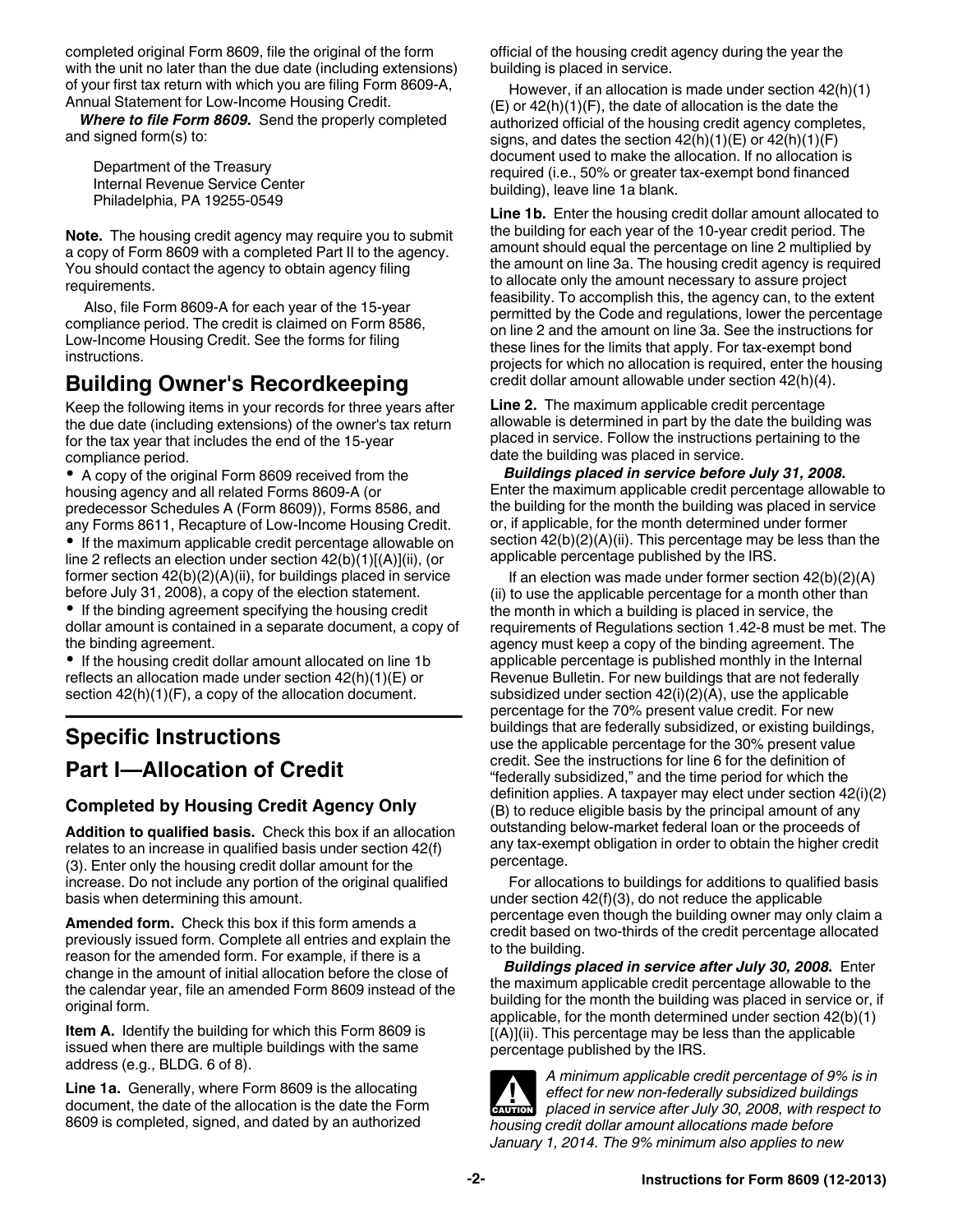*non-federally subsidized buildings even if the taxpayer made an irrevocable election (under former section 42(b)(2)(A)(ii)). If this circumstance applies, do not enter less than 9% on line 2. See section 42(m) and Regulations section 1.42-8(a) (4).*

If an election was made under section  $42(b)(1)[(A)](ii)$  to use the applicable percentage for a month other than the month in which a building is placed in service, the requirements of Regulations section 1.42-8 must be met. The agency must keep a copy of the binding agreement. The applicable percentage is published monthly in the Internal Revenue Bulletin. For new buildings that are not federally subsidized under section 42(i)(2)(A), use the applicable percentage for the 70% present value credit, but do not enter less than 9%, unless the housing credit agency determines that a lesser amount is necessary to assure project feasibility. For new buildings that are federally subsidized, or existing buildings, use the applicable percentage for the 30% present value credit. See the instructions for line 6 for the definition of "federally subsidized," and the time period for which the definition applies. A taxpayer may elect under section 42(i)(2) (B) to reduce eligible basis by the proceeds of any tax-exempt obligation in order to obtain the higher credit percentage.

For allocations to buildings for additions to qualified basis under section 42(f)(3), do not reduce the applicable percentage even though the building owner may only claim a credit based on two-thirds of the credit percentage allocated to the building.

**Line 3a.** Enter the maximum qualified basis of the building. In computing qualified basis, the housing credit agency should use only the amount of eligible basis necessary to result in a qualified basis which, when multiplied by the percentage on line 2, equals the credit amount on line 1b. However, the housing credit agency is not required to reduce maximum qualified basis and can lower the maximum applicable percentage on line 2. To figure this, multiply the eligible basis of the qualified low-income building by the smaller of:

The fractional amount of low-income units to all residential rental units (the "unit fraction") or

The fractional amount of floor space of the low-income units to the floor space of all residential rental units (the "floor space fraction").

Generally, a unit is not treated as a low-income unit unless it is suitable for occupancy, used other than on a transient basis, and occupied by qualifying tenants. Section 42(i)(3) provides for certain exceptions (e.g., units that provide for transitional housing for the homeless may qualify as low-income units). See sections 42(i)(3) and 42(c)(1)(E) for more information.

Except as explained in the instructions for line 3b below, the eligible basis for a new building is its adjusted basis as of the close of the first tax year of the credit period. For an existing building, the eligible basis is its acquisition cost plus capital improvements through the close of the first tax year of the credit period. See the instructions for line 3b and section 42(d) for other exceptions and details.

**Line 3b. Special rule to increase basis for buildings in certain high-cost areas.** If the building is located in a high-cost area (i.e., "qualified census tract," "difficult development area," Gulf Opportunity (GO) Zone, Rita GO Zone, or Wilma GO Zone), the eligible basis may be increased as follows.

• For new buildings, the eligible basis may be up to 130% of such basis determined without this provision.

• For existing buildings, the rehabilitation expenditures under section 42(e) may be up to 130% of the expenditures determined without regard to this provision.

Enter the percentage to which eligible basis was increased. For example, if the eligible basis was increased to 120%, enter "120."

*Buildings placed in service after July 30, 2008.* For these buildings, the definition of a "difficult development area" has been expanded to include any building designated by the state credit agency in order to be financially feasible as part of a qualified low-income housing project.



*See section 42(d)(5)(B) (former section 42(d)(5)(C) for buildings placed in service before July 31, 2008) for definitions of a qualified census tract and a difficult development area, and for other details.*

**Gulf Opportunity (GO) Zone, Rita GO Zone, and Wilma GO Zone.** The housing credit agency may increase the eligible basis of buildings in these specific zones if the buildings were placed in service during the period beginning on January 1, 2006, and ending on December 31, 2010. For more information, see section 1400N(c)(3).

**Note.** Before increasing eligible basis, the eligible basis must be reduced by any federal subsidy which the taxpayer elects to exclude from eligible basis. For buildings placed in service before July 31, 2008, the eligible basis must also be reduced by any federal grant received. For buildings placed in service after July 30, 2008, the eligible basis cannot include any costs financed with federal grant proceeds.

**Line 4.** Enter the percentage of the aggregate basis of the building and land on which the building is located that is financed by certain tax-exempt bonds. If this amount is zero, enter -0-. Do not leave this line blank.

**Line 5.** The placed-in-service date for a residential rental building is the date the first unit in the building is ready and available for occupancy under state or local law. Rehabilitation expenditures treated as a separate new building under section 42(e) are placed in service at the close of any 24-month period over which the expenditures are aggregated, whether or not the building is occupied during the rehabilitation period.

**Note.** The placed-in-service date for an existing building is determined separately from the placed-in-service date of rehabilitation expenditures treated as a separate new building.

**Line 6.** Not more than 90% of the state housing credit ceiling for any calendar year can be allocated to projects other than projects involving qualified nonprofit organizations. A qualified nonprofit organization must own an interest in the project (directly or through a partnership) and materially participate (within the meaning of section 469(h)) in the development and operation of the project throughout the compliance period. See section 42(h)(5) for more details.

Generally, no credit is allowable for acquisition of an existing building unless substantial rehabilitation is done. See sections  $42(d)(2)(B)(iv)$  and  $42(f)(5)$  that were in effect on the date the allocation was made. Do not issue Form 8609 for acquisition of an existing building unless substantial rehabilitation under section 42(e) is placed in service.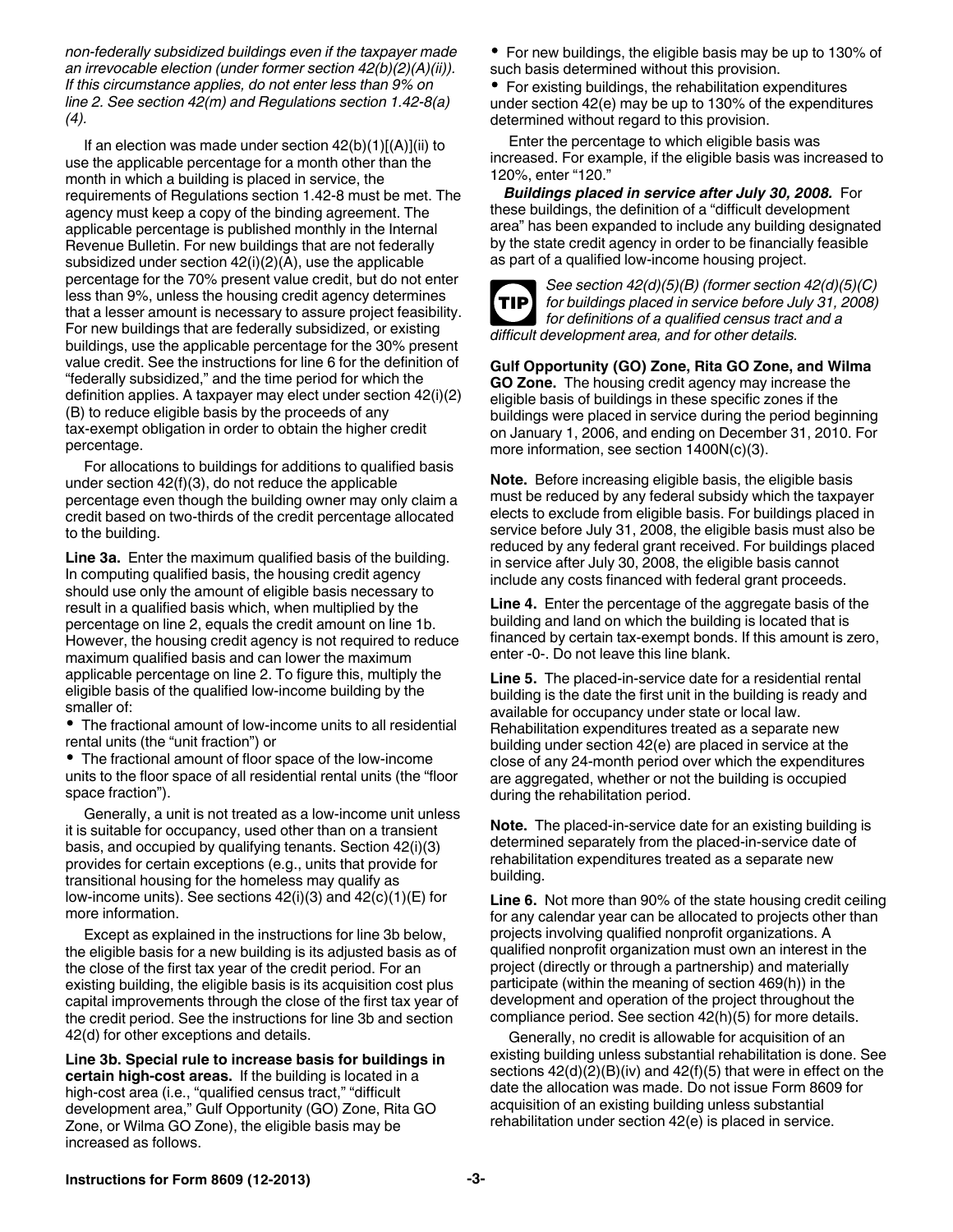*Lines 6a and 6d for buildings placed in service before July 31, 2008.* Generally, a building is treated as federally subsidized if at any time during the tax year or any prior tax year there is outstanding any tax-exempt bond financing or any below-market federal loan, the proceeds of which are used (directly or indirectly) for the building or its operation. If a building is federally subsidized, then box 6a or 6d must be checked regardless of whether the taxpayer has informed the housing credit agency that the taxpayer intends to make the election under section 42(i)(2)(B) to reduce eligible basis by the principal amount of any outstanding below-market federal loan or the proceeds of any tax-exempt obligation.

*Lines 6a and 6d for buildings placed in service after July 30, 2008.* A building is treated as federally subsidized if at any time during the tax year or prior tax year there is outstanding any tax-exempt bond financing, the proceeds of which are used (directly or indirectly) for the building or its operation. If a building is federally subsidized, then box 6a or 6d must be checked regardless of whether the taxpayer has informed the housing credit agency that the taxpayer intends to make the election under section 42(i)(2)(B) to reduce eligible basis by the proceeds of any tax-exempt obligation.

*Line 6f for buildings placed in service before July 31, 2008.* Under section 42(i)(2)(E), buildings receiving assistance under the HOME Investment Partnerships Act (as in effect on August 10, 1993) or the Native American Housing Assistance and Self-Determination Act of 1996 (as in effect on October 1, 1997) are not treated as federally subsidized if 40% or more of the residential units in the building are occupied by individuals whose income is 50% or less of the area median gross income (or national non-metropolitan median gross income, when applicable). Buildings located in New York City receiving this assistance are not treated as federally subsidized if 25% or more of the residential units in the building are occupied by individuals whose income is 50% or less of the area median gross income.

### **Part II—First-Year Certification**

#### **Completed by Building Owner With Respect to the First Year of the Credit Period**

*By completing Part II, you are certifying the date the building is placed in service corresponds to the date*  **building is placed in service corresponds to the data on line 5. If the Form 8609 issued to you contains** *the wrong date or no date, obtain a new or amended Form 8609 from the housing credit agency.*

**Line 7.** Enter the eligible basis (in dollars) of the building. Eligible basis does not include the cost of land. Determine eligible basis at the close of the first year of the credit period (see sections  $42(f)(1)$ ,  $42(f)(5)$ , and  $42(g)(3)(B)(iii)$  for determining the start of the credit period).

For new buildings, the eligible basis is generally the cost of construction or rehabilitation expenditures incurred under section 42(e).

For existing buildings, the eligible basis is the cost of acquisition plus rehabilitation expenditures not treated as a separate new building under section 42(e) incurred by the close of the first year of the credit period.

If the housing credit agency has entered an increased percentage in Part I, line 3b, multiply the eligible basis by the increased percentage and enter the result.

Residential rental property may qualify for the credit even though part of the building in which the residential rental units are located is used for commercial use. Do not include the cost of the nonresident rental property. However, you may generally include the basis of common areas or tenant facilities, such as swimming pools or parking areas, provided there is no separate fee for the use of these facilities and they are made available on a comparable basis to all tenants in the project.

*Buildings placed in service before July 31, 2008.* You must reduce the eligible basis by the amount of any federal grant received. Also reduce the eligible basis by the entire basis allocable to non-low-income units that are above average quality standard of the low-income units in the building. You may, however, include a portion of the basis of these non-low-income units if the cost of any of these units does not exceed by more than 15% the average cost of all low-income units in the building, and you elect to exclude this excess cost from the eligible basis by checking the "Yes" box for line 9b. See section 42(d)(3).

You may elect to reduce the eligible basis by the principal amount of any outstanding below-market federal loan or the proceeds of any tax-exempt obligation to obtain a higher credit percentage. To make this election, check the "Yes" box in Part II, line 9a. Reduce the eligible basis by the principal amount of such loan or obligation proceeds before entering the amount on line 7. You must reduce the eligible basis by the principal amount of such loan or obligation proceeds, or any federal grant received, before multiplying the eligible basis by the increased percentage in Part I, line 3b.

*Buildings placed in service after July 30, 2008. The* eligible basis shall not include any costs paid by the proceeds of a federal grant. Also, reduce the eligible basis by the entire basis allocable to non-low-income units that are above average quality standard of the low-income units in the building. You may, however, include a portion of the basis of these non-low-income units if the cost of any of these units does not exceed by more than 15% the average cost of all low-income units in the building, and you elect to exclude this excess cost from the eligible basis by checking the "Yes" box for line 9b. See section 42(d)(3).

You may elect to reduce the eligible basis by the proceeds of any tax-exempt obligation to obtain a higher credit percentage. To make this election, check the "Yes" box in Part II, line 9a. Reduce the eligible basis by the obligation proceeds before entering the amount on line 7. You must reduce the eligible basis by such obligation proceeds before multiplying the eligible basis by the increased percentage in Part I, line 3b.

**Line 8a.** Multiply the eligible basis of the building shown on line 7 by the smaller of the unit fraction or the floor space fraction as of the close of the first year of the credit period and enter the result on line 8a. Low-income units are units occupied by qualifying tenants, while residential rental units are all units, whether or not occupied. See the instructions for Part I, line 3a.

**Line 8b.** Each building is considered a separate project under section 42(g)(3)(D) unless, before the close of the first calendar year in the project period (defined in section 42(h)  $(1)(F)(ii)$ , each building that is (or will be) part of a multiple building project is identified by attaching the statement described below.



*The minimum set-aside requirement (see the instructions for line 10c) is a project-based test.*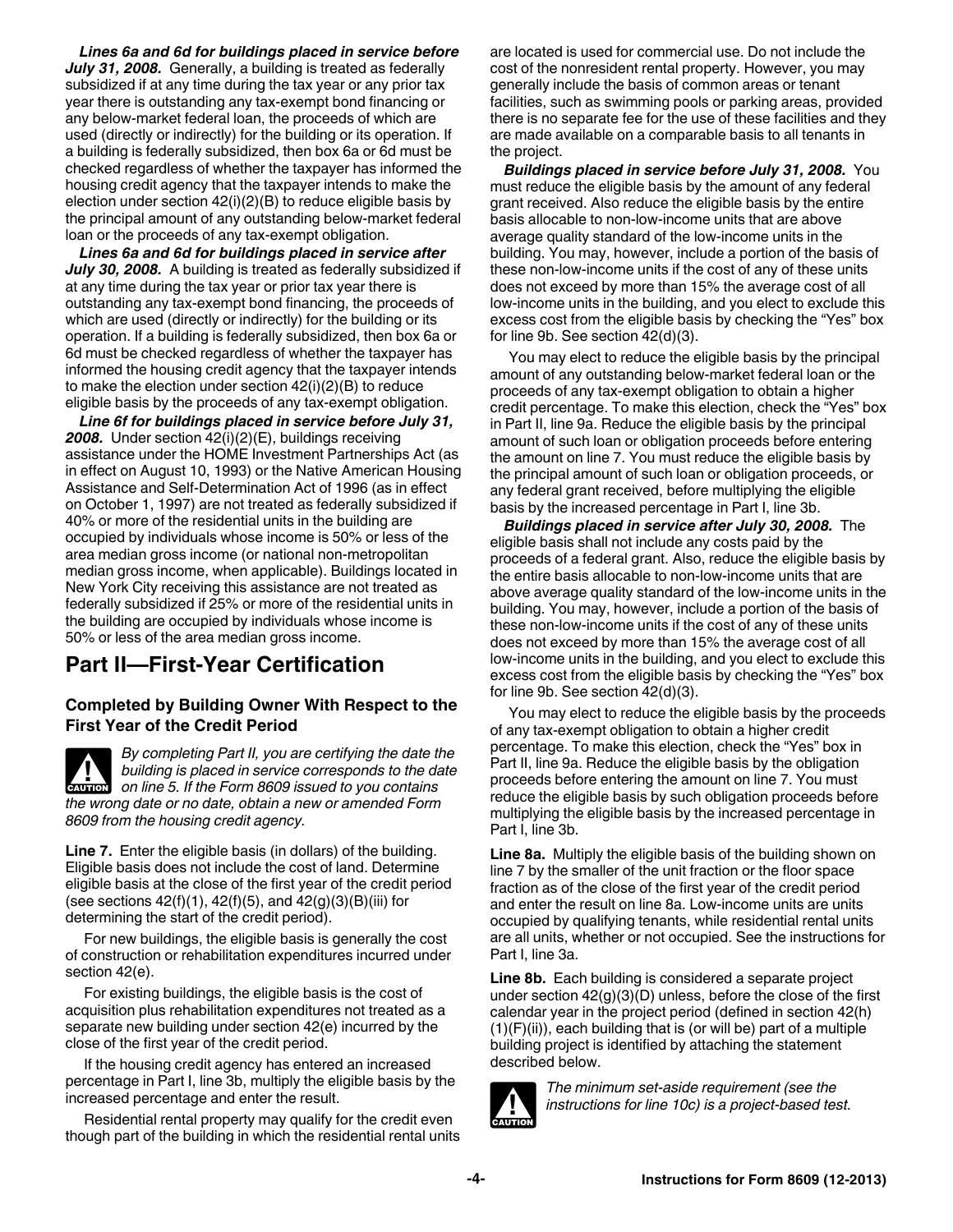The statement must be attached to this Form 8609 and include:

The name and address of the project and each building in the project,

- The BIN of each building in the project,
- The aggregate credit dollar amount for the project, and
- The credit allocated to each building in the project.

*Notwithstanding a checked "Yes" box on line 8b, failure to attach a statement providing the above required information will result in each building being information will result in each building being considered a separate project under section 42(g)(3)(D).*

Two or more qualified low-income buildings may be included in a multiple building project only if they:

Are located on the same tract of land, unless all of the dwelling units in all of the buildings being aggregated in the multiple building project are low-income units (see section 42(g)(7));

- Are owned by the same person for federal tax purposes;
- Are financed under a common plan of financing; and
- Have similarly constructed housing units.

A qualified low-income building includes residential rental property that is an apartment building, a single-family dwelling, a town house, a row house, a duplex, or a condominium.

**Line 9a.** Follow the instructions that apply for the date the building was placed in service.

*Buildings placed in service before July 31, 2008.* You may elect to reduce the eligible basis by the principal amount of any outstanding below-market federal loan or the proceeds of any tax-exempt obligation and claim the 70% present value credit on the remaining eligible basis. However, if you make this election, you may not claim the 30% present value credit on the portion of the basis that was financed with the below-market federal loan or the tax-exempt obligation.

*Buildings placed in service after July 30, 2008.* You may elect to reduce the eligible basis by the proceeds of any tax-exempt obligation and claim the 70% present value credit on the remaining eligible basis. A minimum applicable percentage of 9% is in effect for new non-federally subsidized buildings placed in service after July 30, 2008, unless the housing credit agency determines a lesser amount is necessary to assure project feasibility. However, if you make this election, you may not claim the 30% present value credit on the portion of the basis that was financed with the tax-exempt obligation.

**Line 9b.** See the instructions for Part II, line 7, that apply for the date the building was placed in service.

**Line 10a.** You may elect to begin the credit period in the tax year after the building is placed in service. Once made, the election is irrevocable.

**Note.** Section 42(g)(3)(B)(iii) provides special rules for determining the start of the credit period for certain multiple building projects.

**Line 10b.** Partnerships with 35 or more partners are treated as the taxpayer for purposes of recapture unless an election is made not to treat the partnership as the taxpayer. Check the "Yes" box if you do not want the partnership to be treated as the taxpayer for purposes of recapture. Once made, the election is irrevocable.

**Line 10c.** You must meet the minimum set-aside requirements under section  $42<sub>(g)</sub>(1)$  for the project by electing one of the following tests.

**20-50 Test.** 20% or more of the residential units in the project must be both rent restricted and occupied by individuals whose income is 50% or less of the area median gross income or

**40-60 Test.** 40% or more of the residential units in the project must be both rent restricted and occupied by individuals whose income is 60% or less of the area median gross income.



*By electing the 20-50 test, the qualifying income limit for all low-income individuals in the project is*  **determined by reference to 50% of area median** *determined by reference to 50% of area median gross income.*

*Gulf Opportunity (GO) Zone.* For purposes of the 20-50 and 40-60 tests defined above, the "national non-metropolitan median gross income" will be substituted for the "area median gross income" for all property placed in service during 2006, 2007, or 2008 in a nonmetropolitan area in the Gulf Opportunity (GO) Zone.

Once made, the election is irrevocable.

**Note.** Owners of buildings in projects located in New York City may not use the 40-60 Test. Instead, they may use the **25-60 Test**. Under the 25-60 Test, 25% or more of the residential units in the project must be both rent restricted and occupied by individuals whose income is 60% or less of the area median gross income (see section 142(d)(6)).

Once made, the election is irrevocable.

*Rural projects.* For purposes of the 20-50, 40-60, and 25-60 tests, "national non-metropolitan median income" will be used for determining income if it exceeds "area median gross income," but only for determinations of income made after July 30, 2008, and buildings with an allocation of credit. See section 42(i)(8) for details.



*The minimum set-aside requirement must be met by the close of the first year of the credit period in order*  **h** the close of the first year of the credit period is to claim any credit for the first year or for any *subsequent years.*

**Line 10d.** The deep rent skewed 15-40 election is not an additional test for satisfying the minimum set-aside requirements of section  $42<sub>(g)</sub>(1)$ . The 15-40 test is an election that relates to the determination of a low-income tenant's income. Generally, a continuing resident's income may increase up to 140% of the applicable income limit (50% or less or 60% or less of the area median gross income (or, when applicable, national non-metropolitan median gross income or national non-metropolitan median income) under the minimum set-aside rules described earlier in Line 10c). When the deep rent skewed election is made, the income of a continuing resident may increase up to 170% of the applicable income limit. If this election is made, at least 15% of all low-income units in the project must be occupied at all times during the compliance period by tenants whose income is 40% or less of the area median gross income (or, when applicable, national non-metropolitan median gross income or national non-metropolitan median income). A deep rent skewed project itself must meet the requirements of section 142(d)(4)(B). Once made, the election is irrevocable.

**Privacy Act and Paperwork Reduction Act Notice.** We ask for the information on this form to carry out the Internal